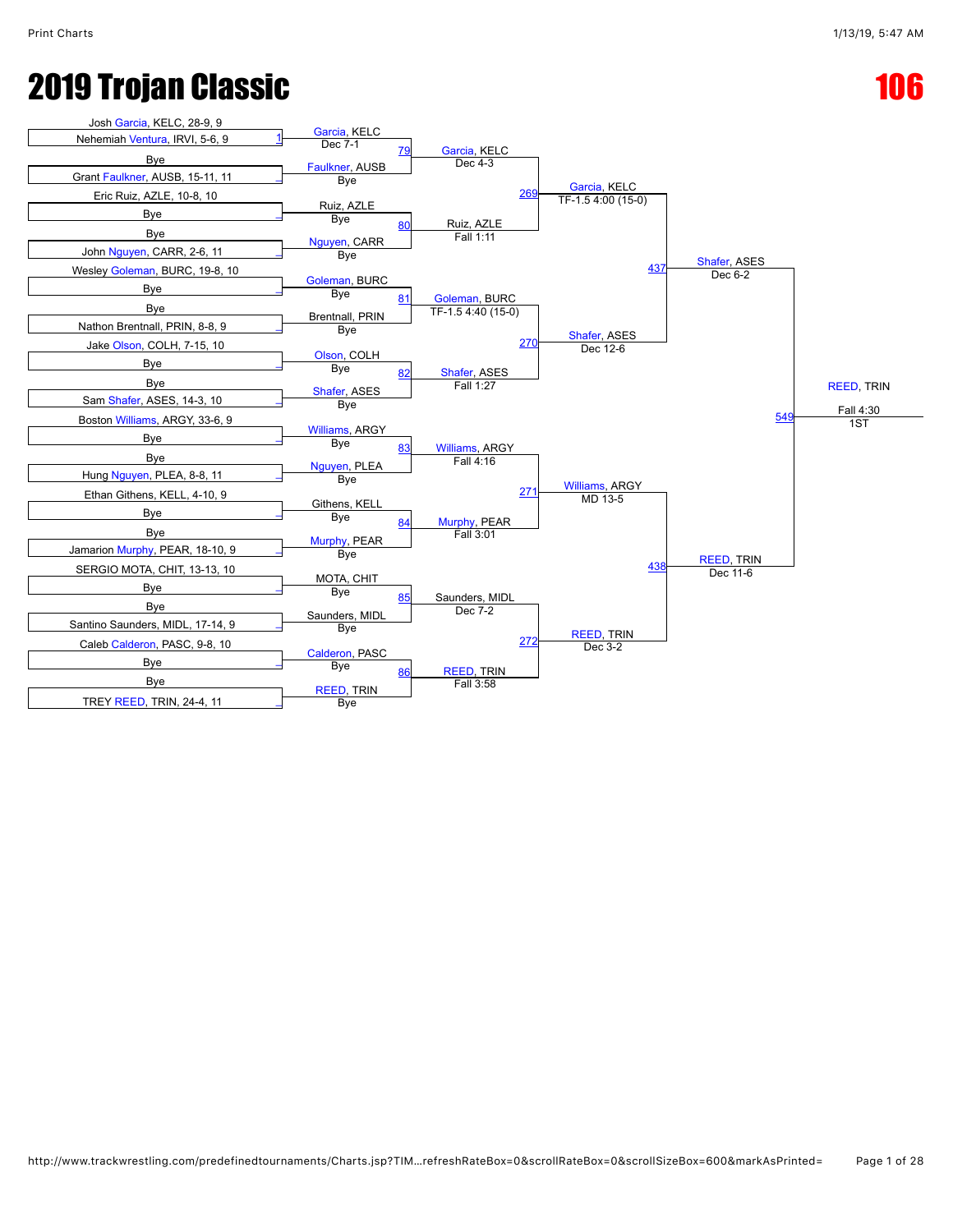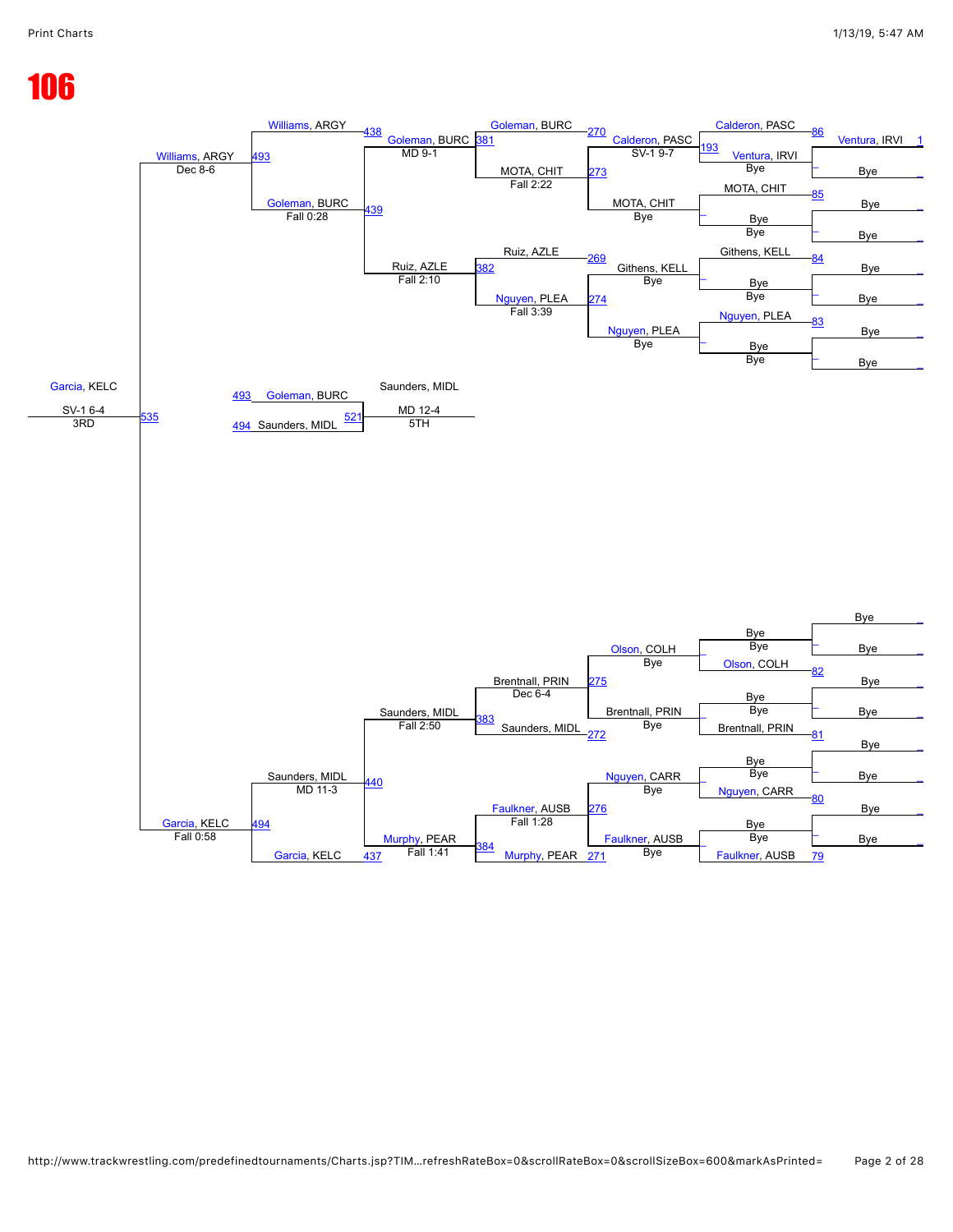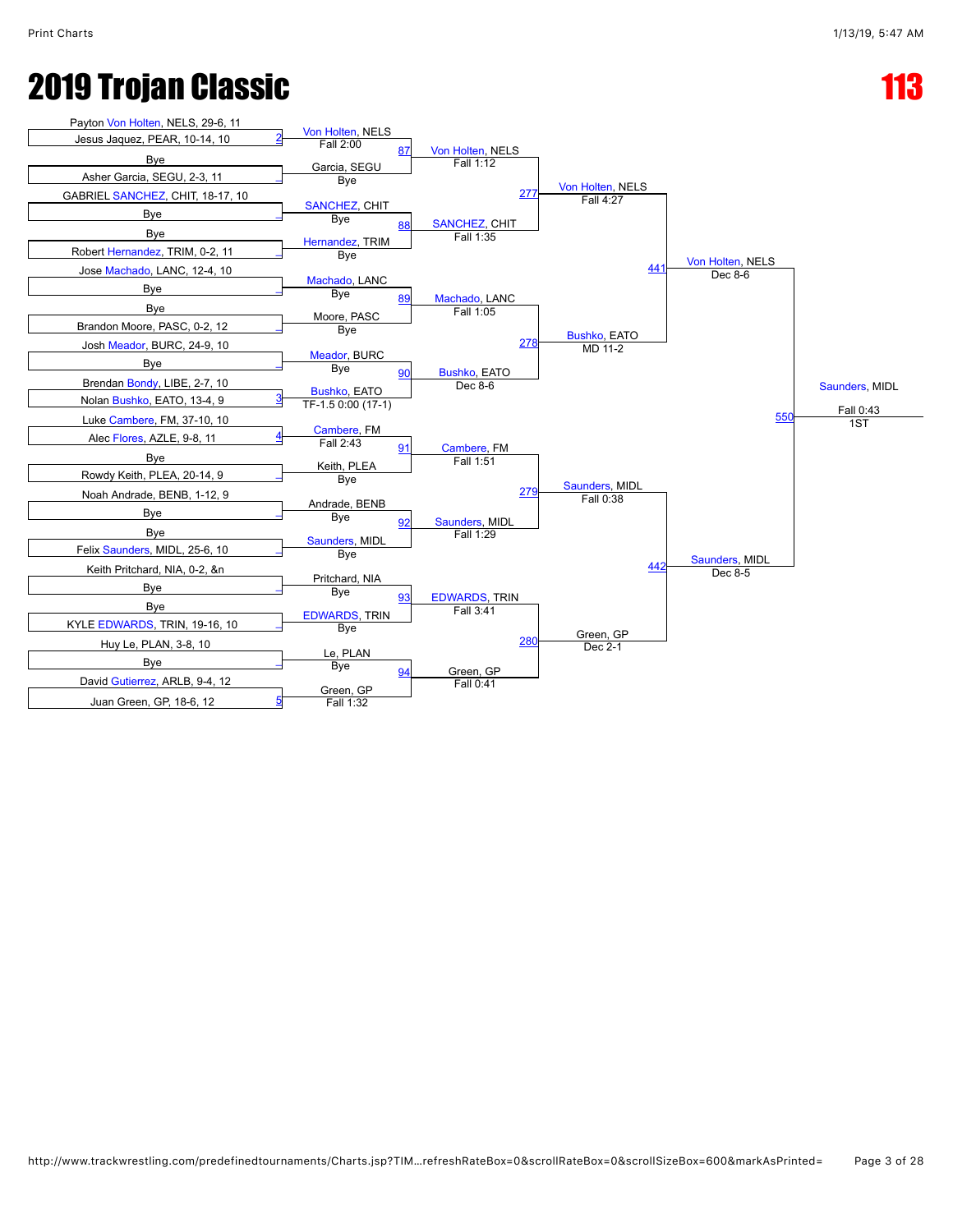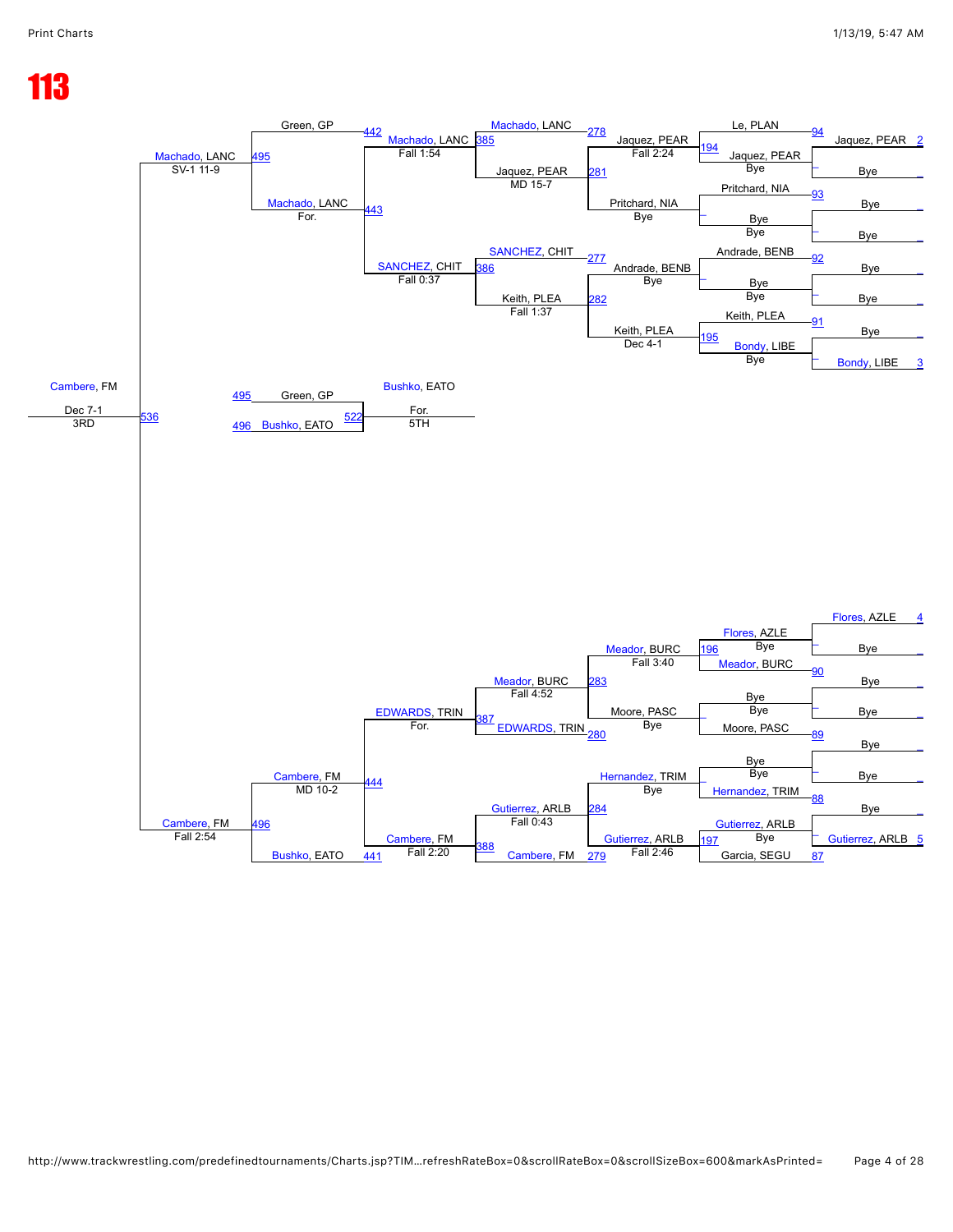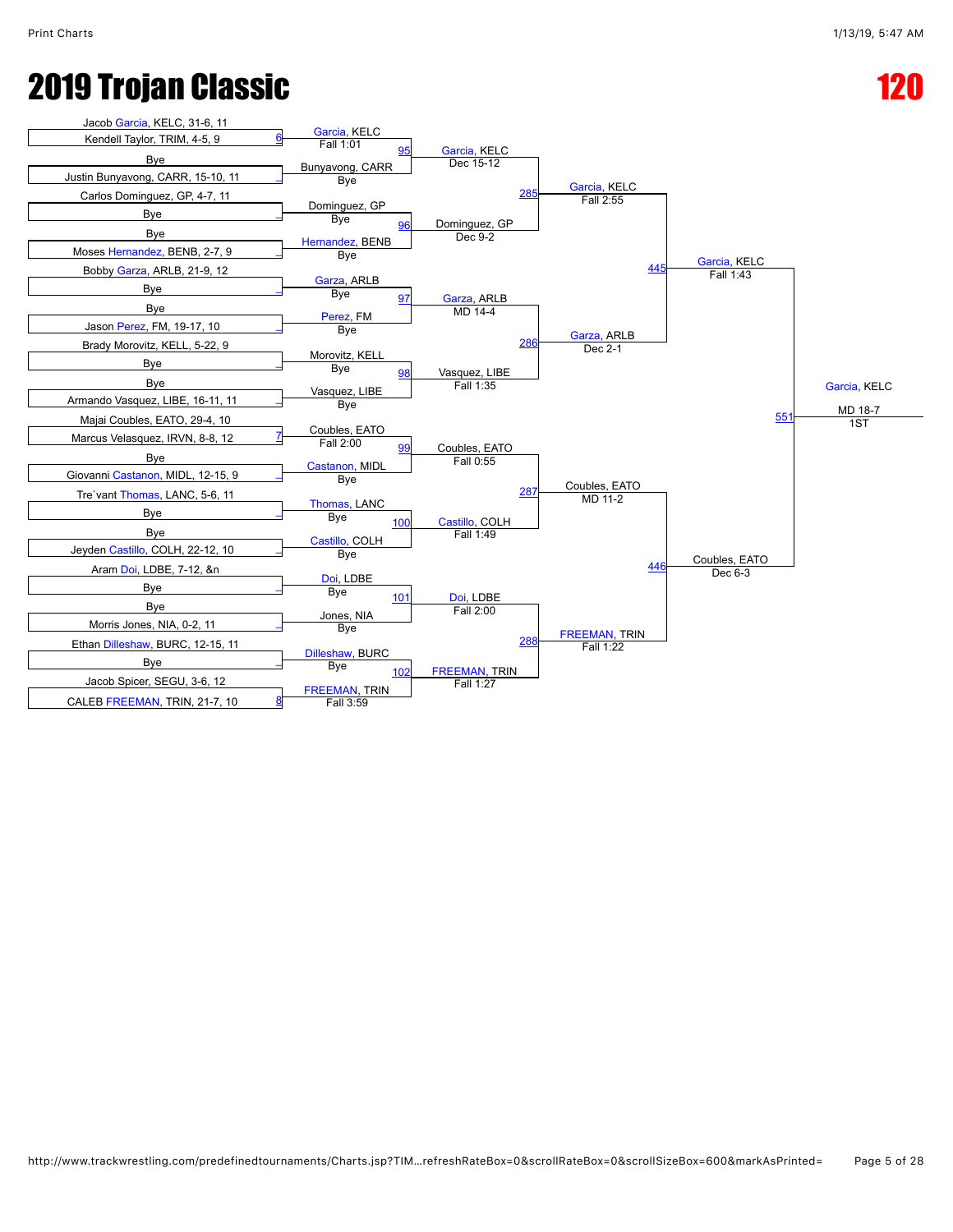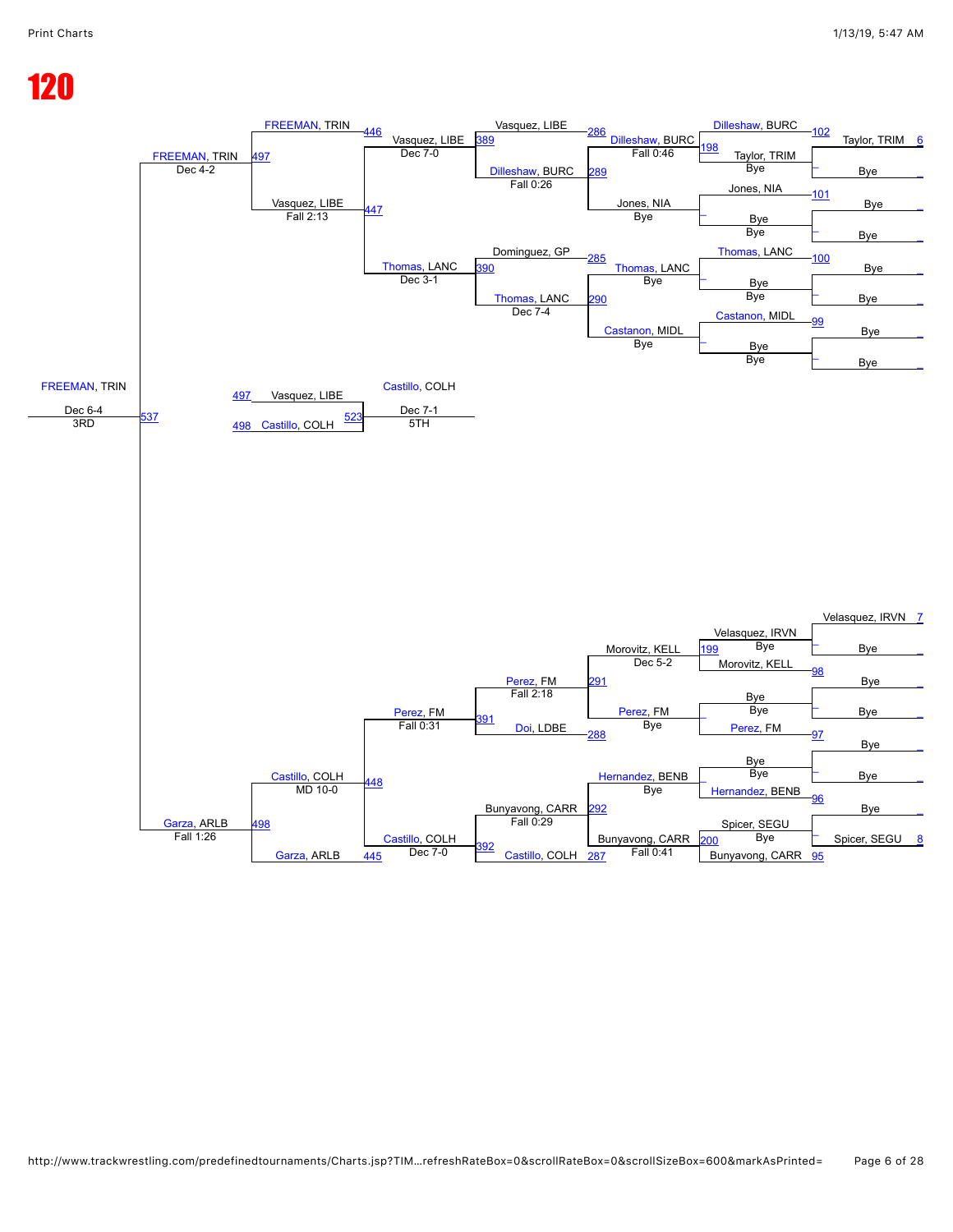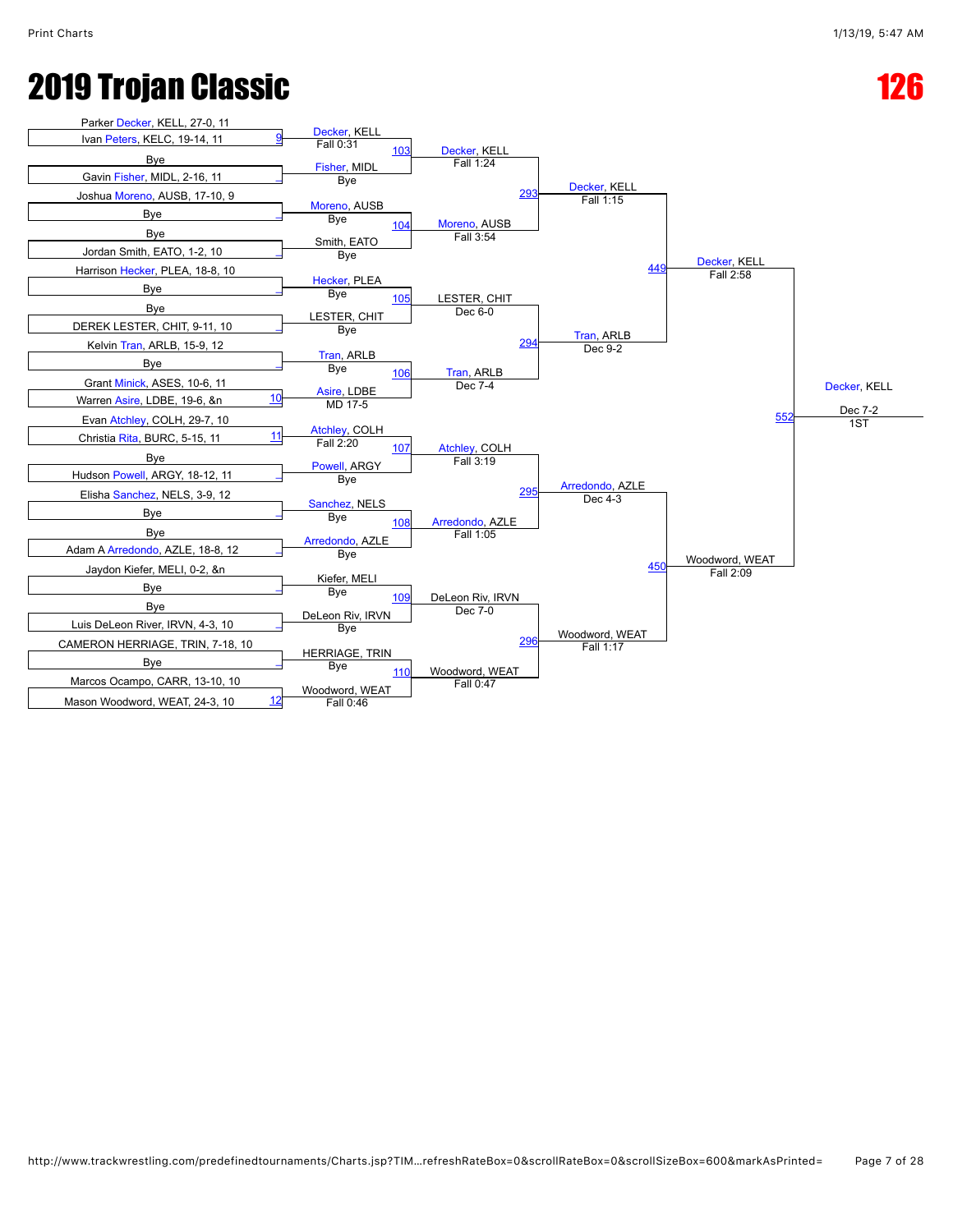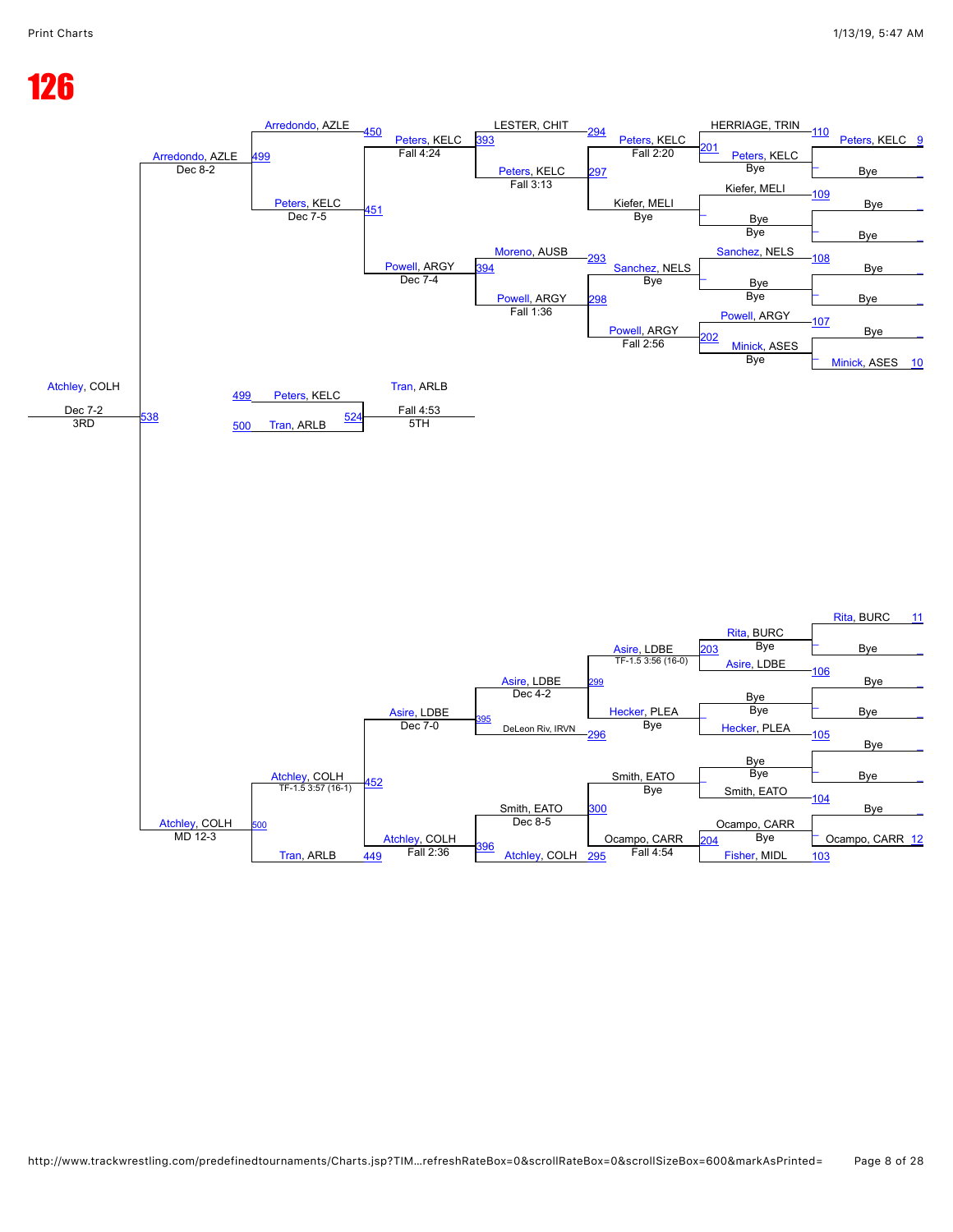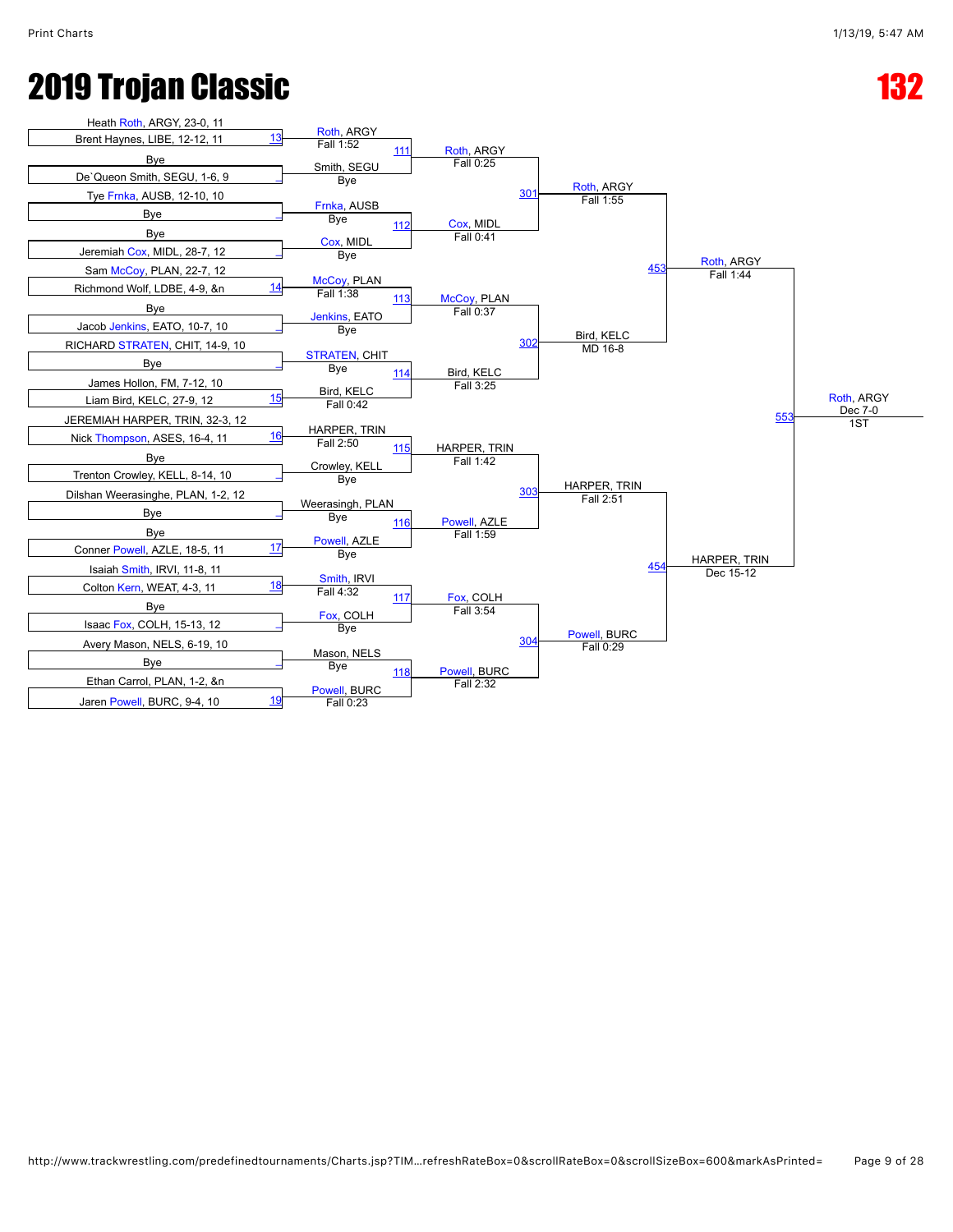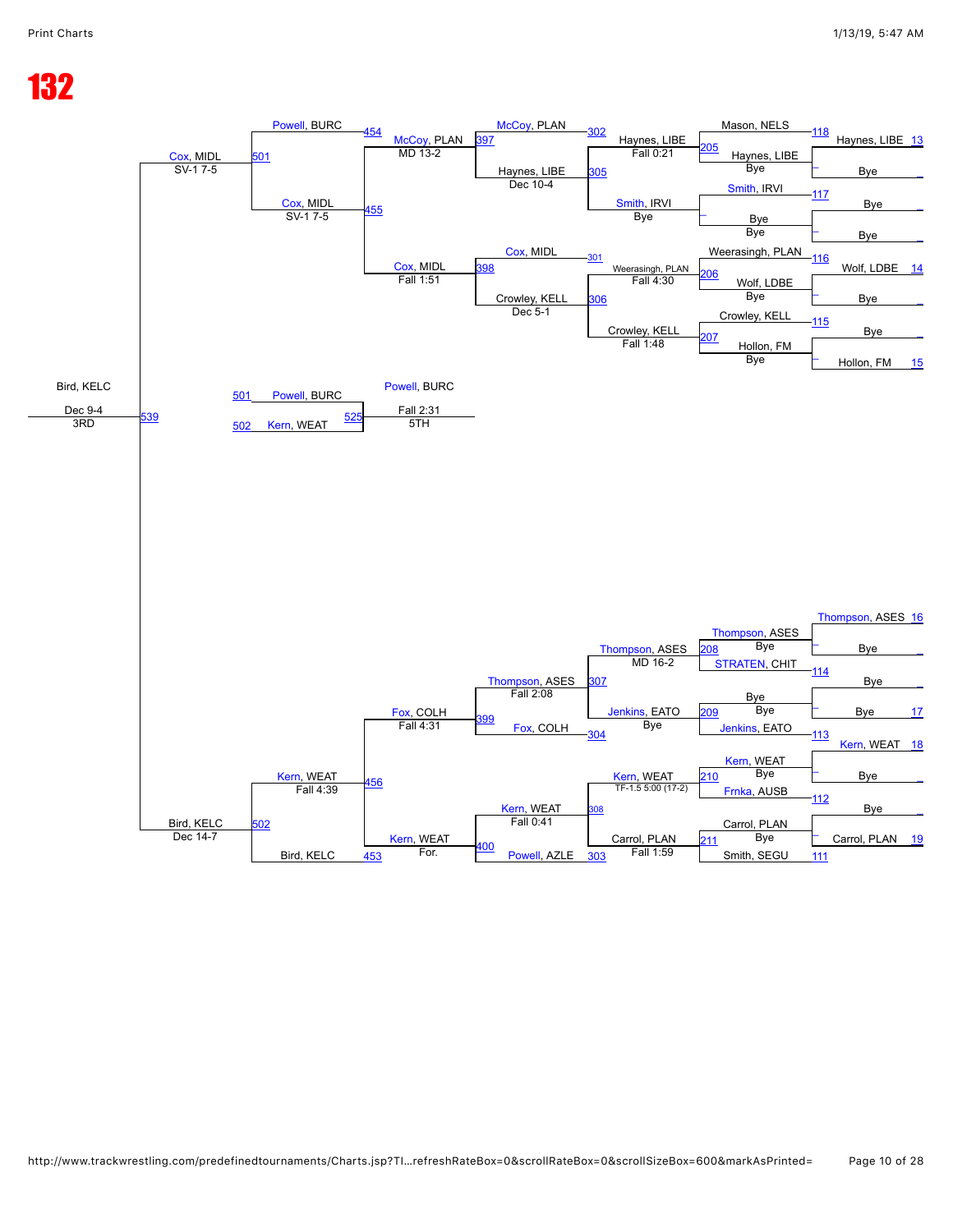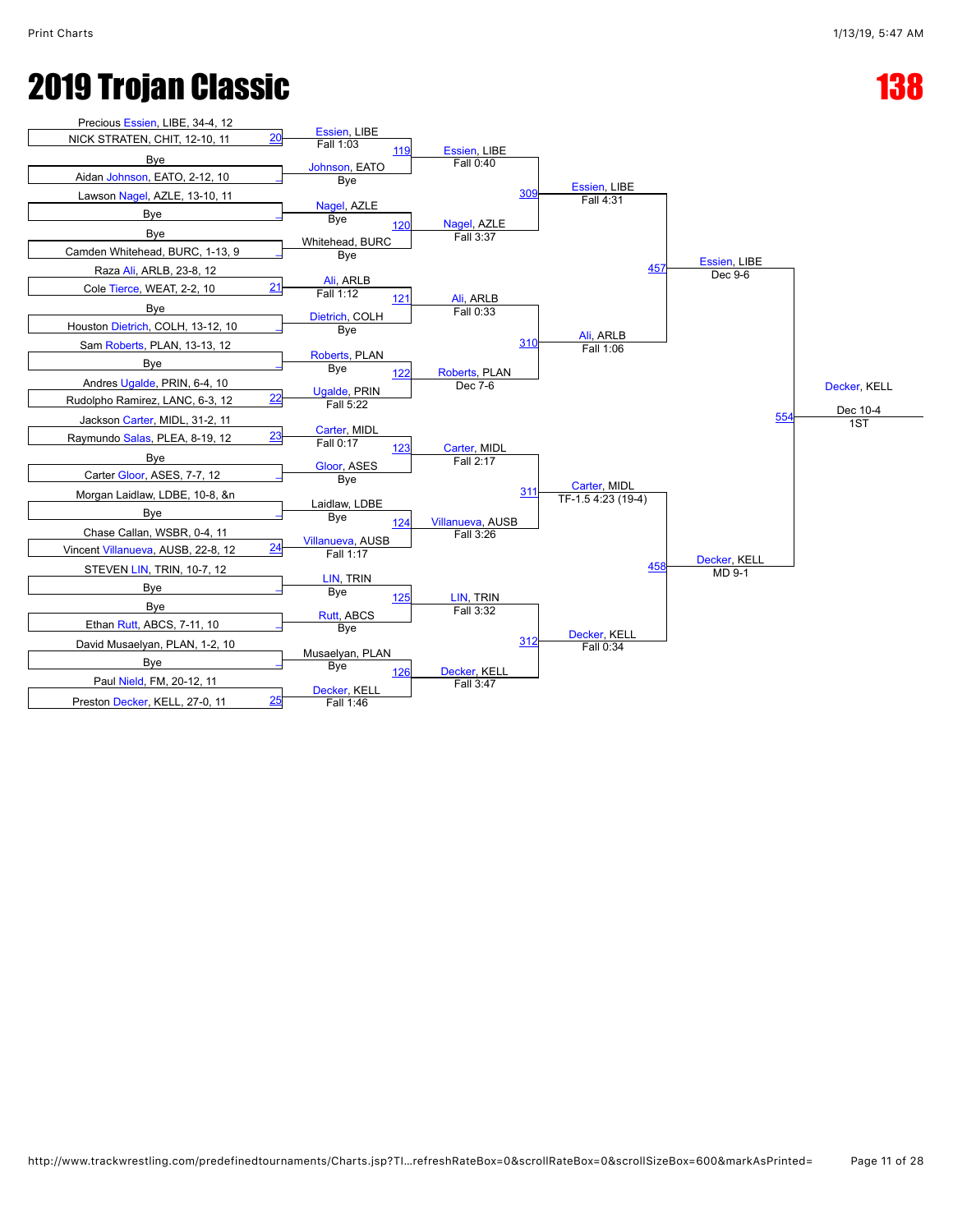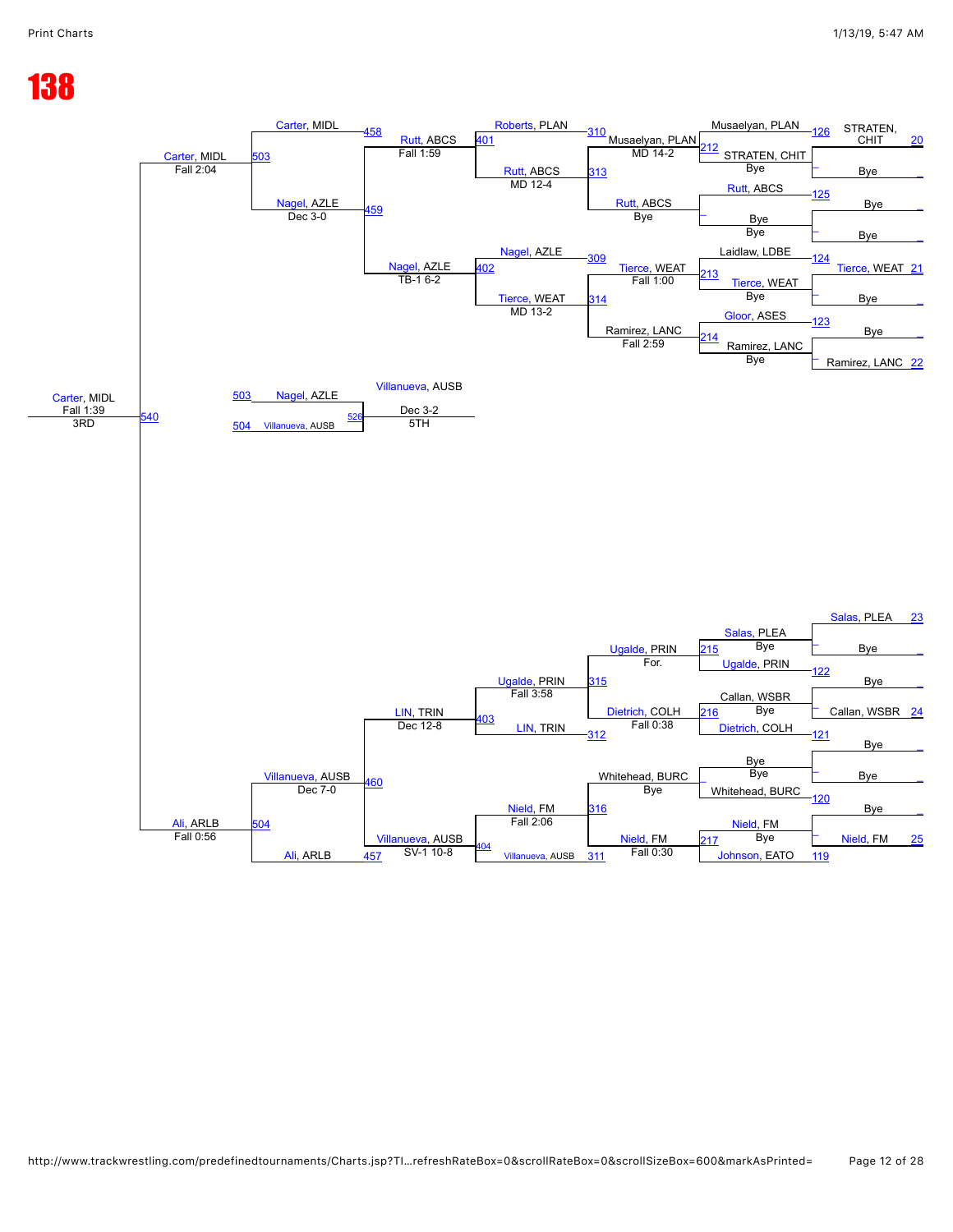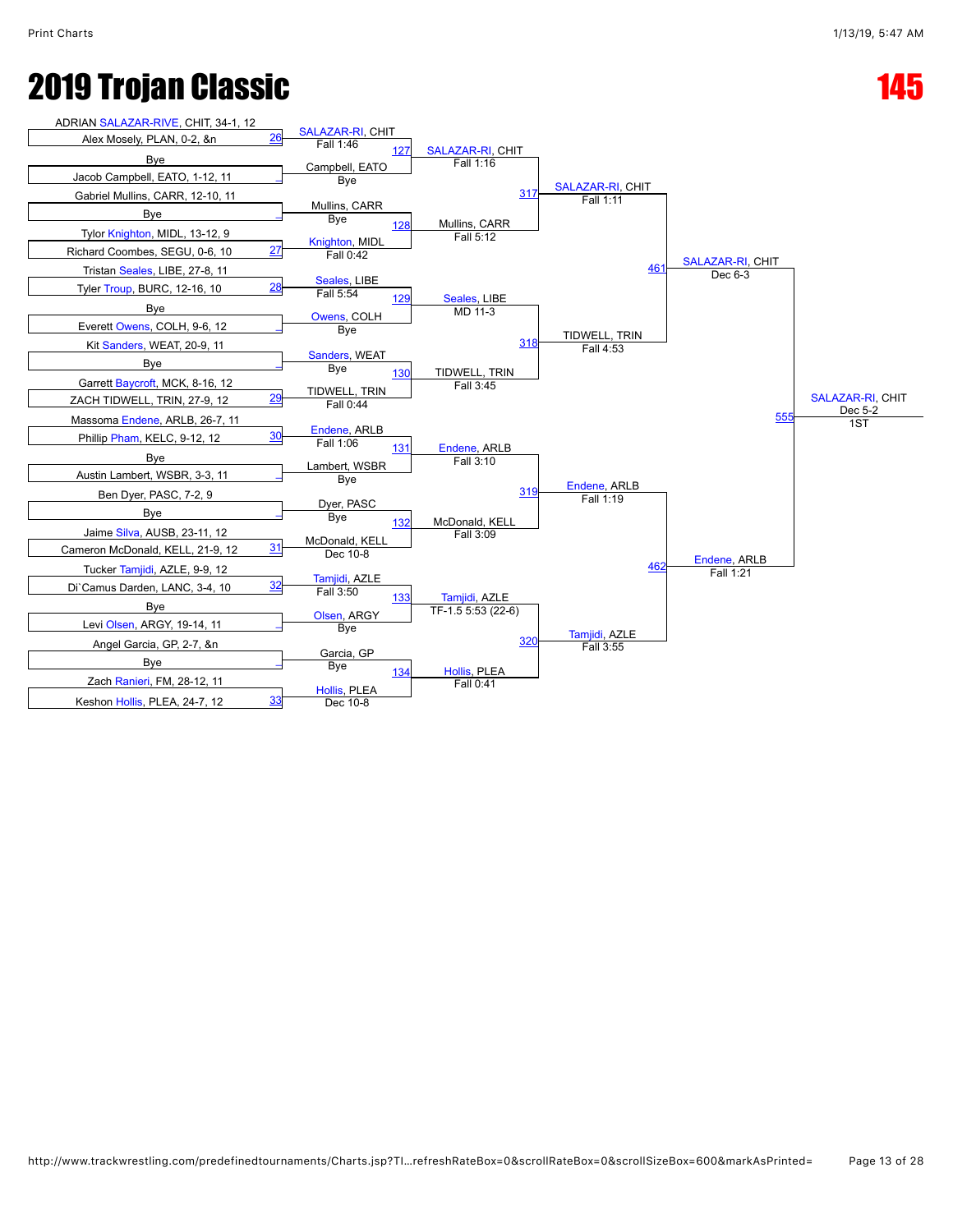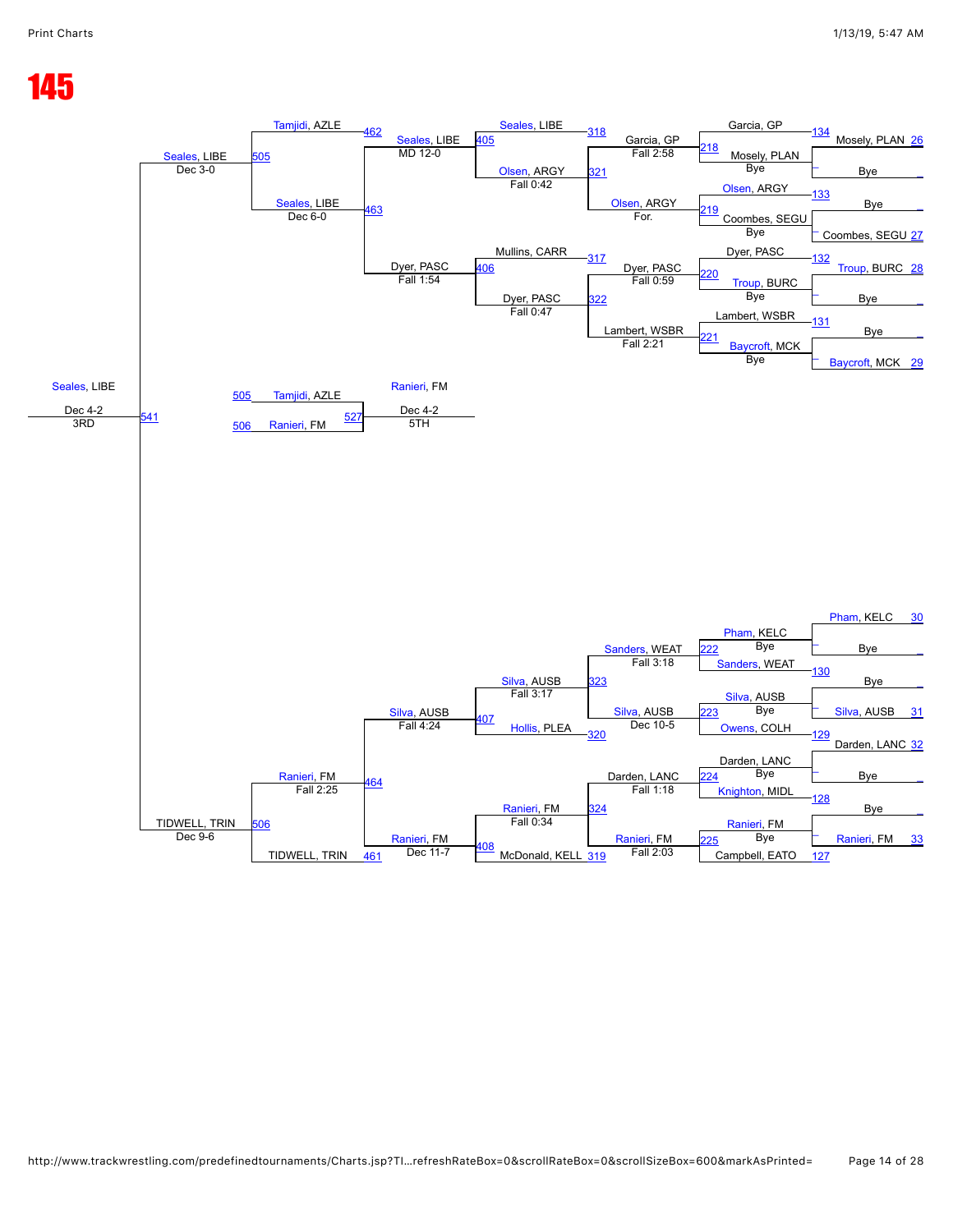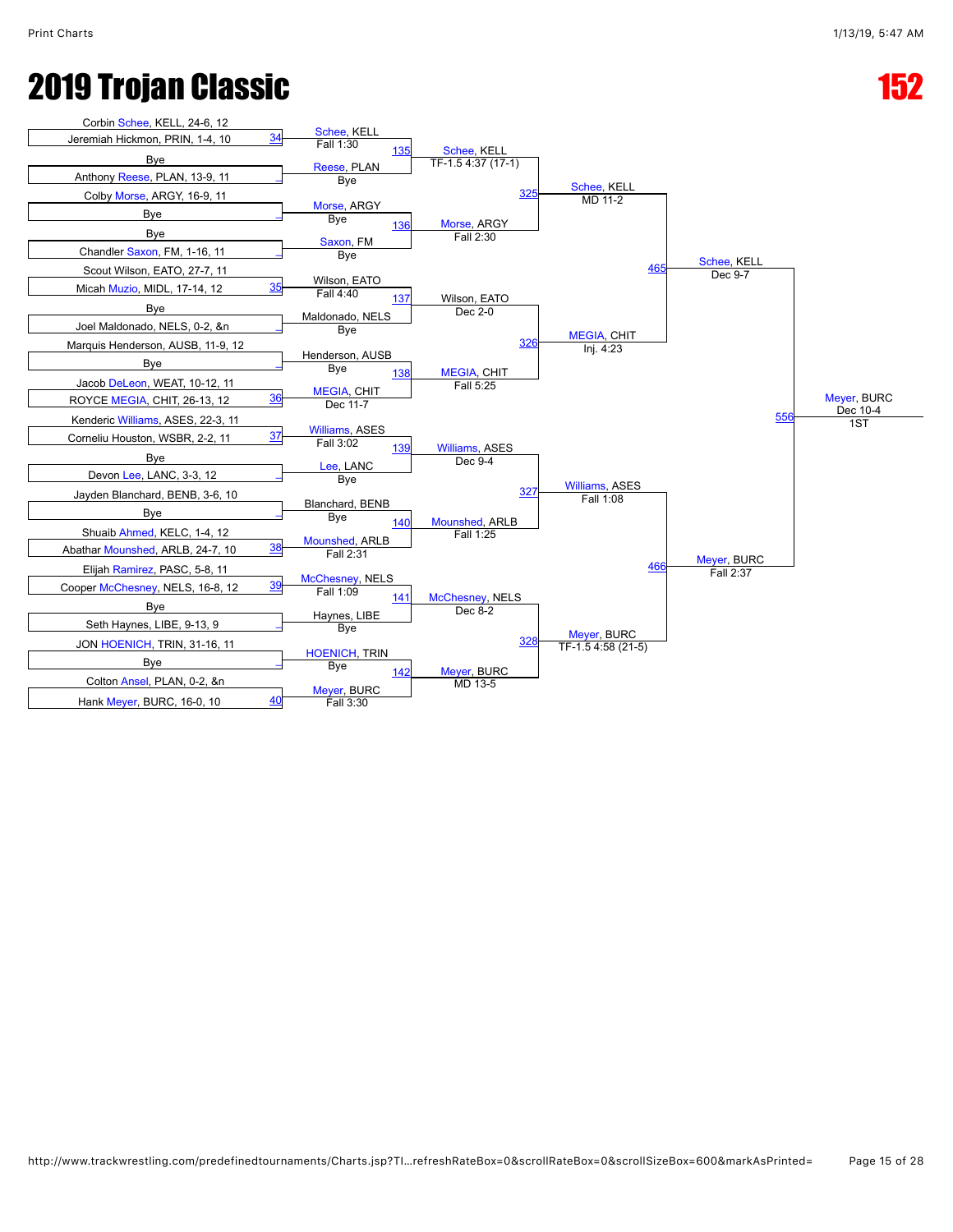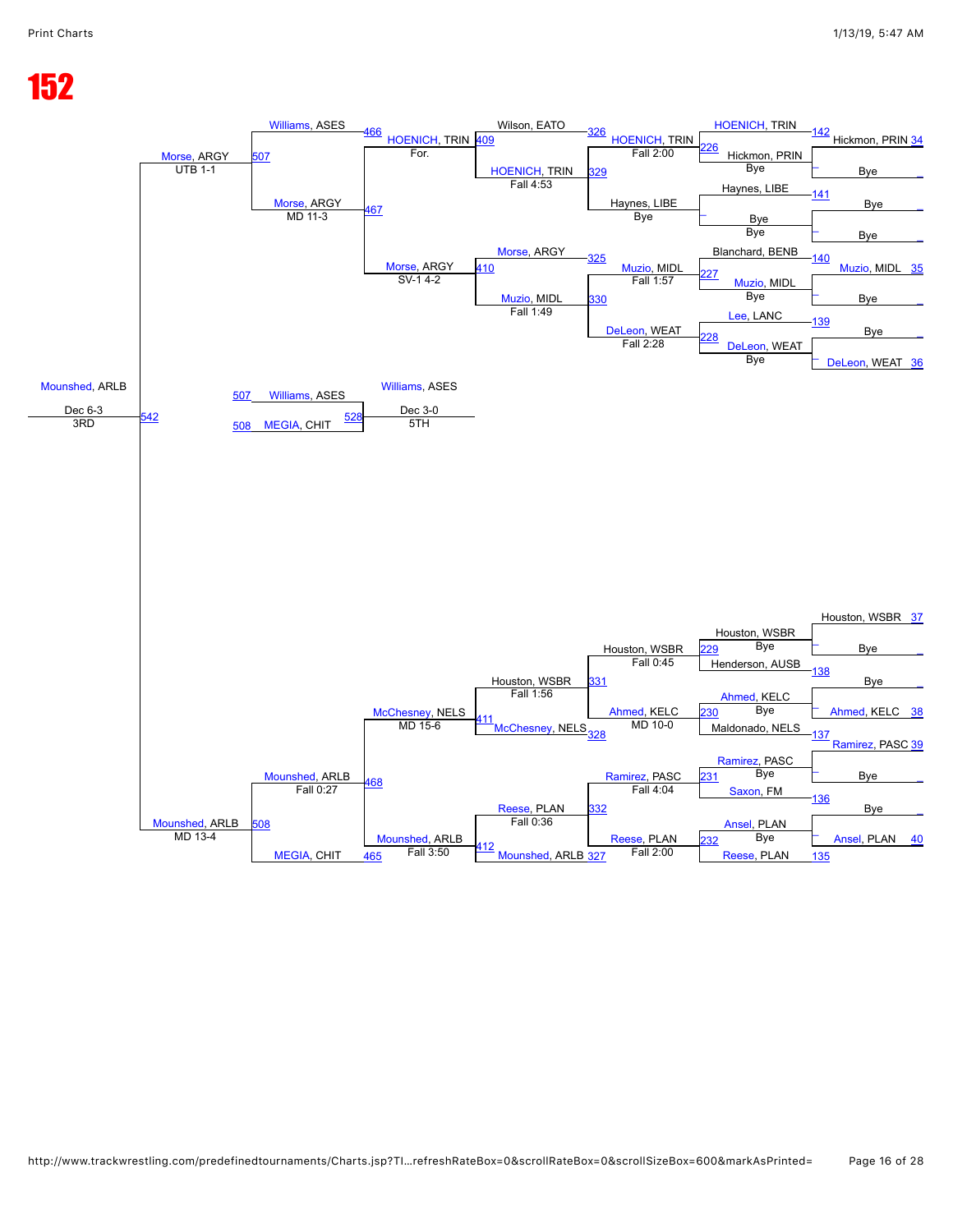

```
http://www.trackwrestling.com/predefinedtournaments/Charts.jsp?TI…refreshRateBox=0&scrollRateBox=0&scrollSizeBox=600&markAsPrinted= Page 17 of 28
```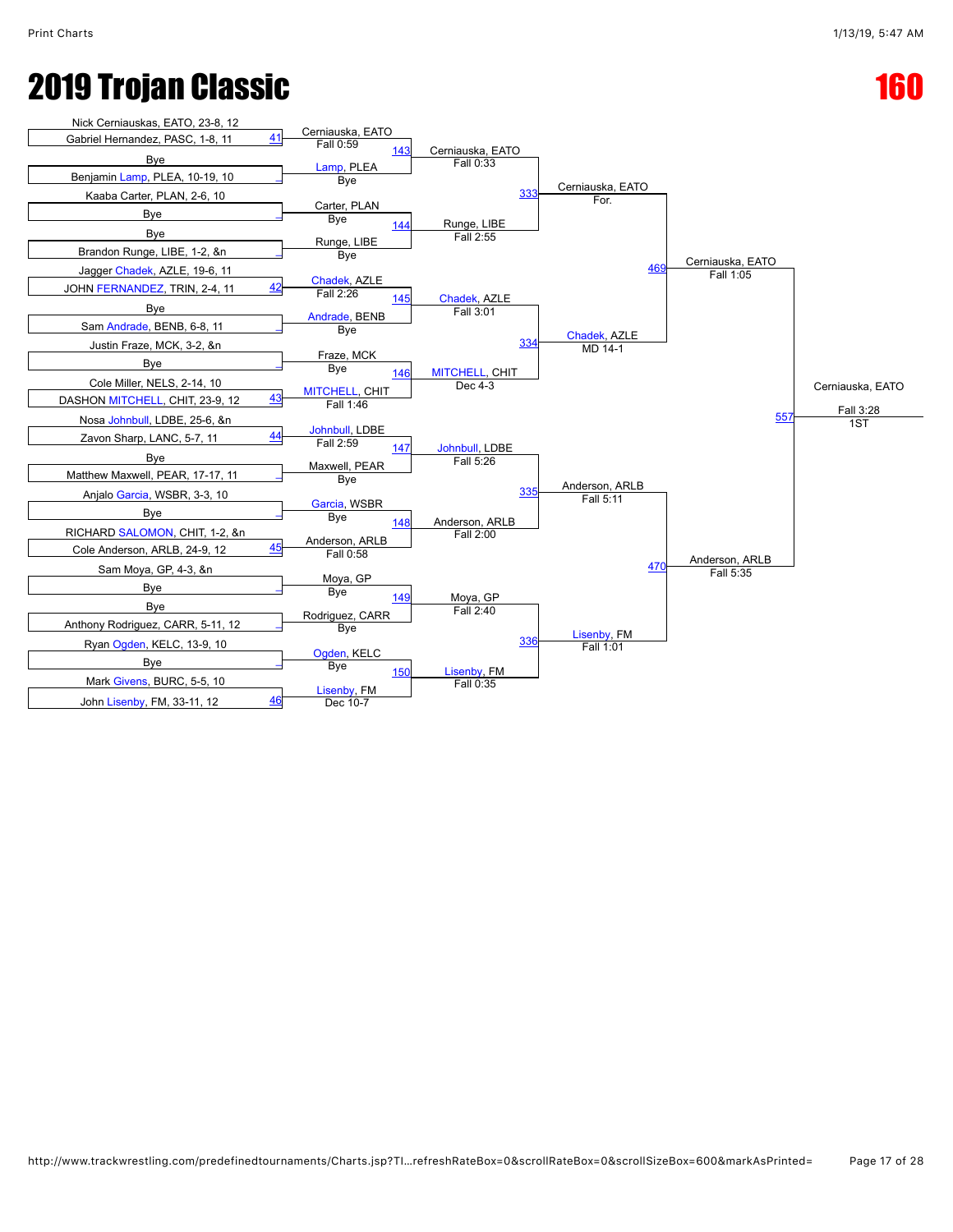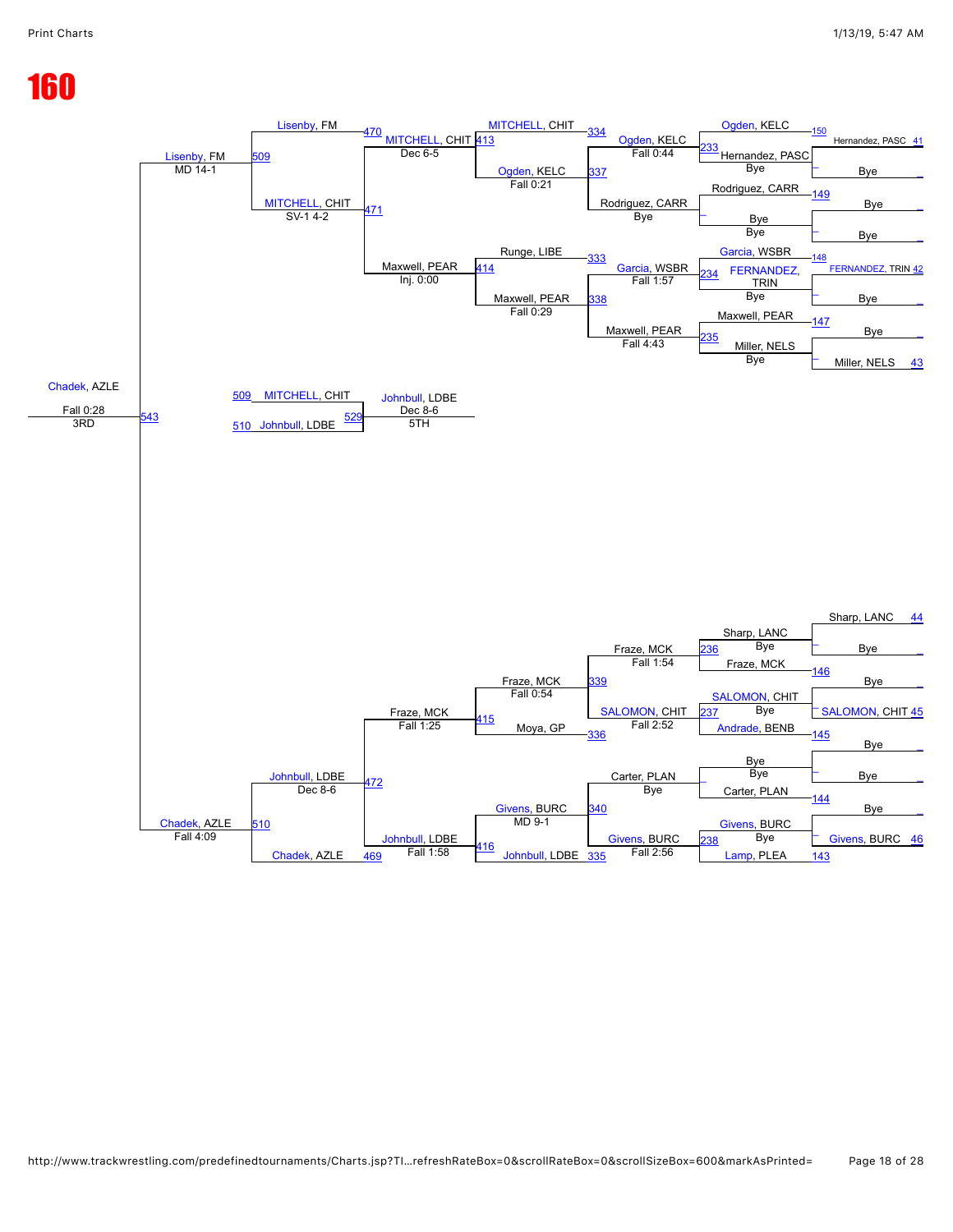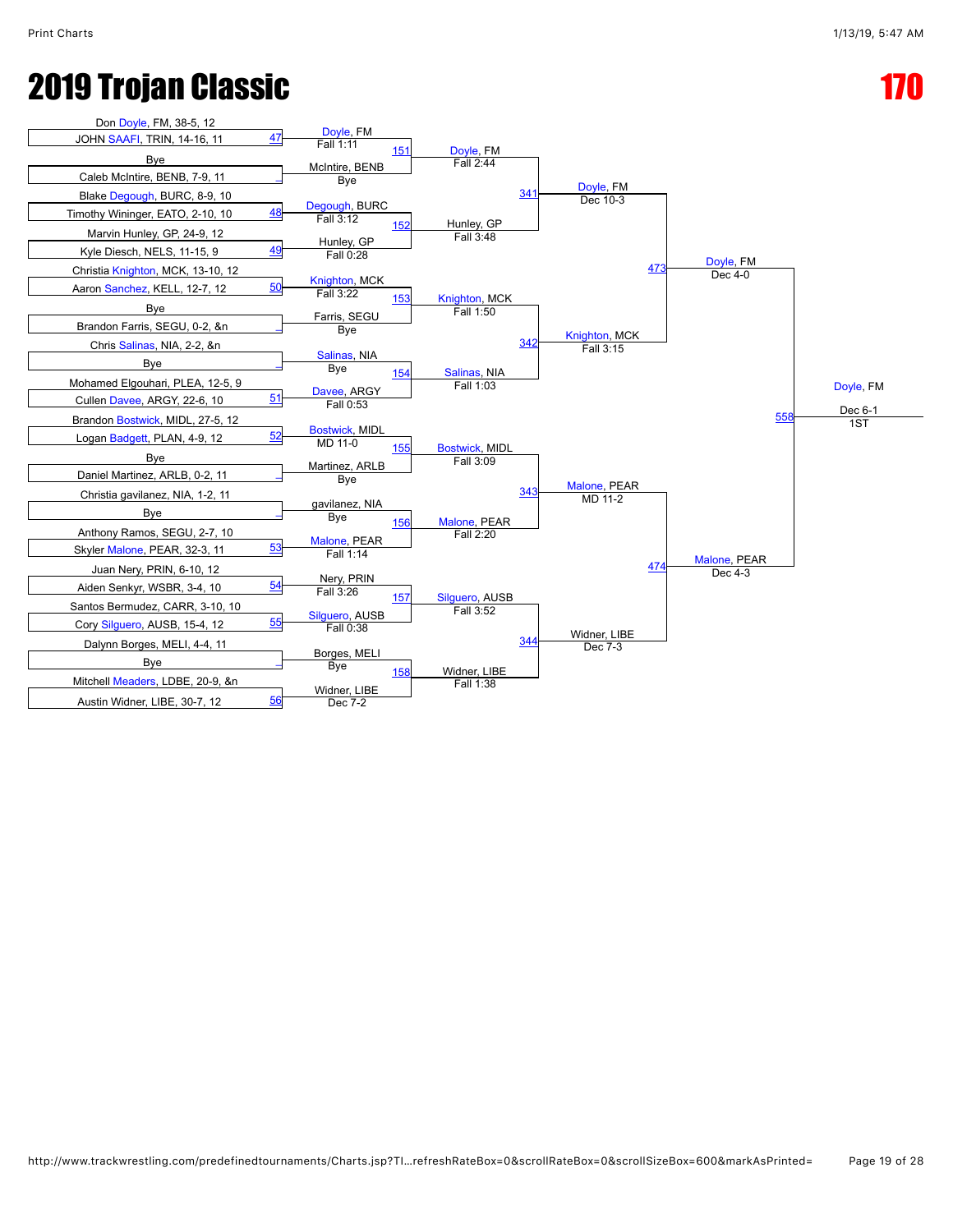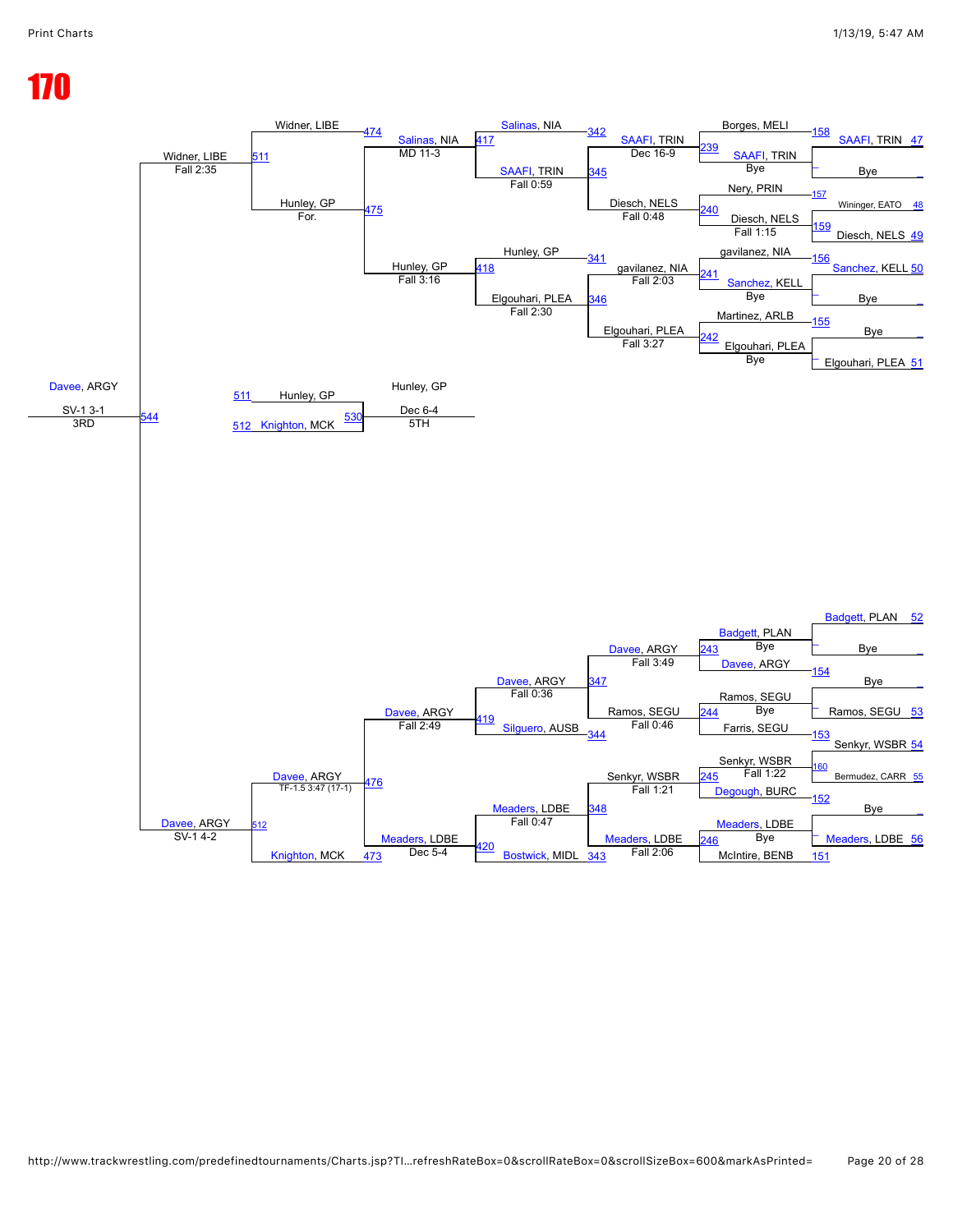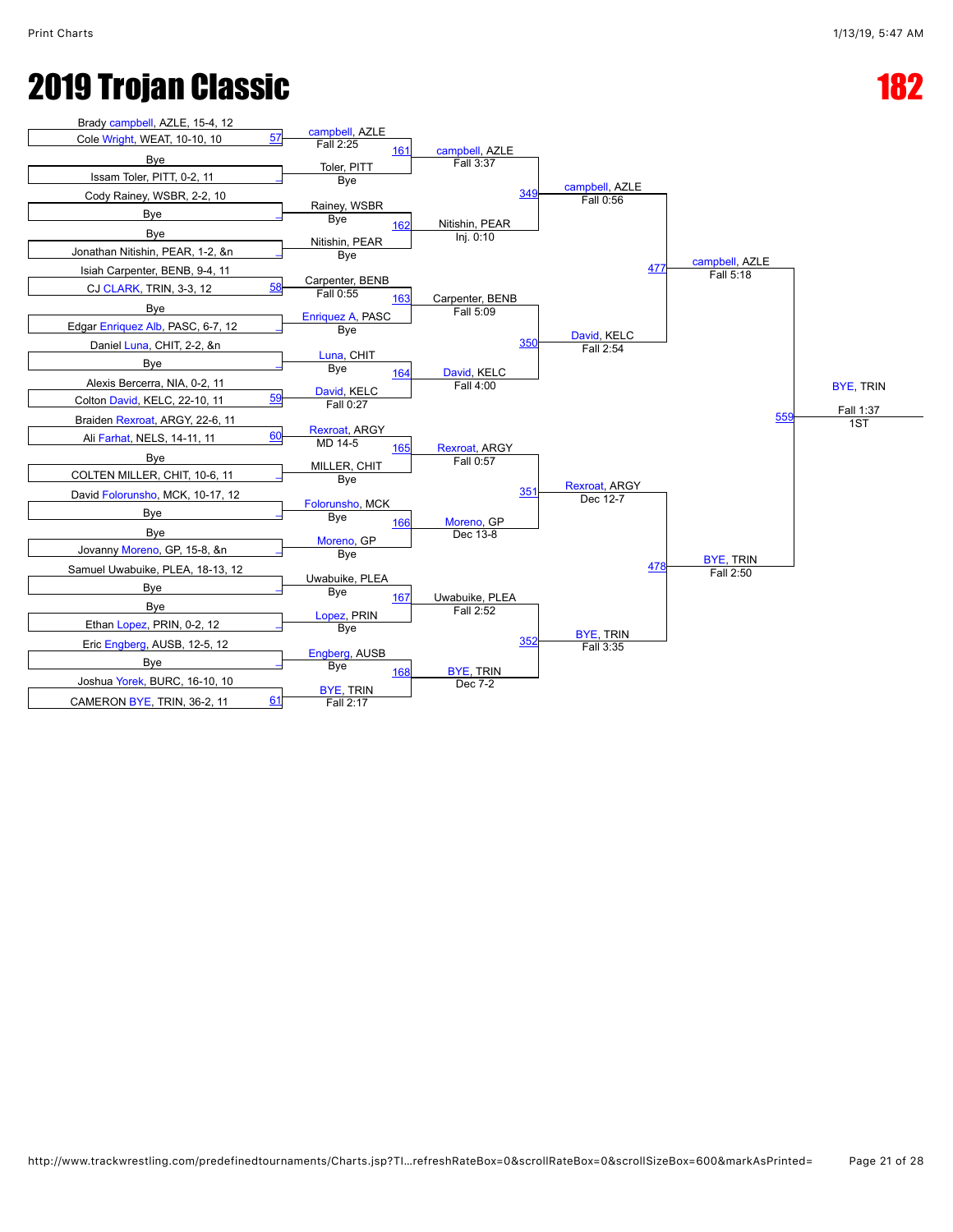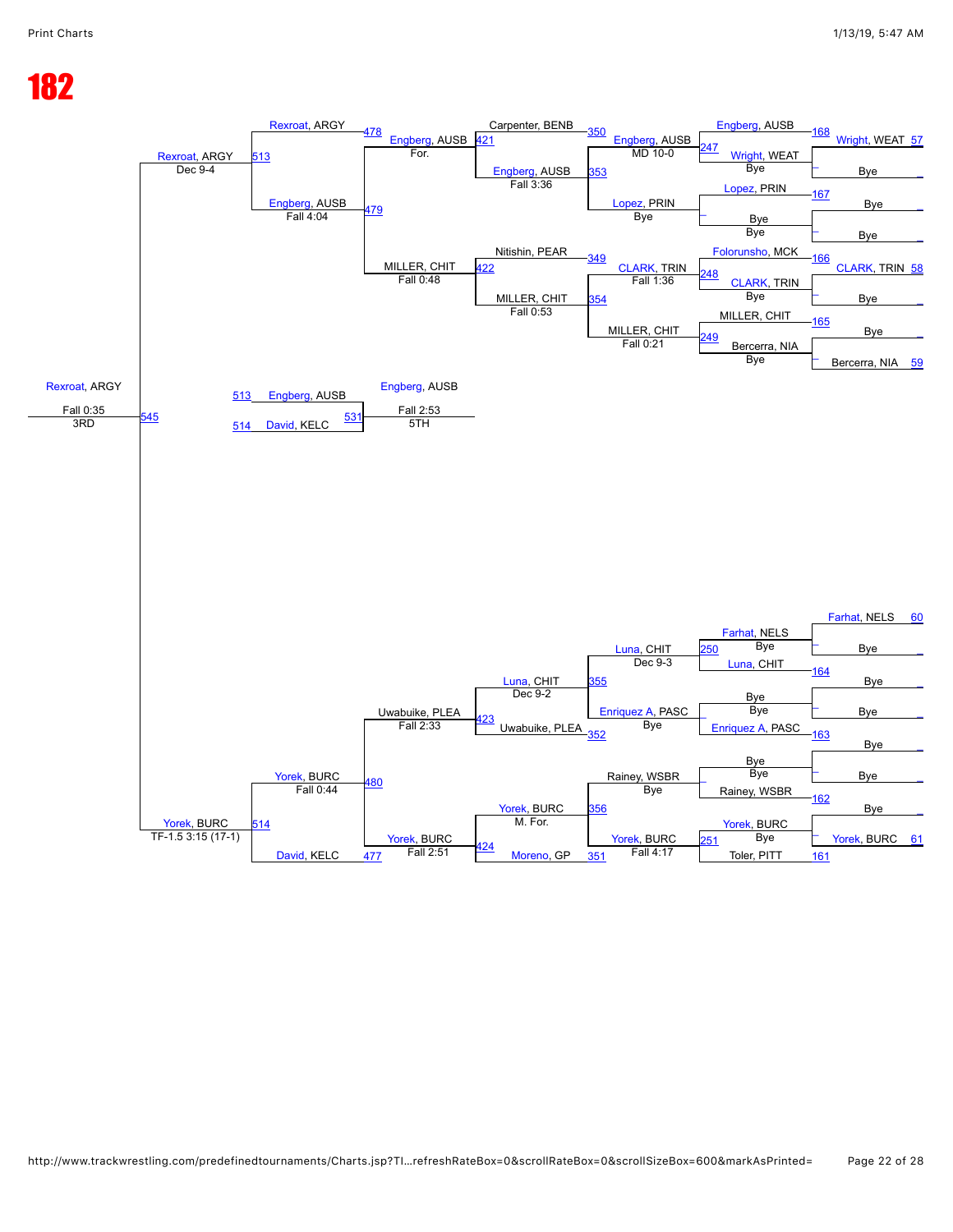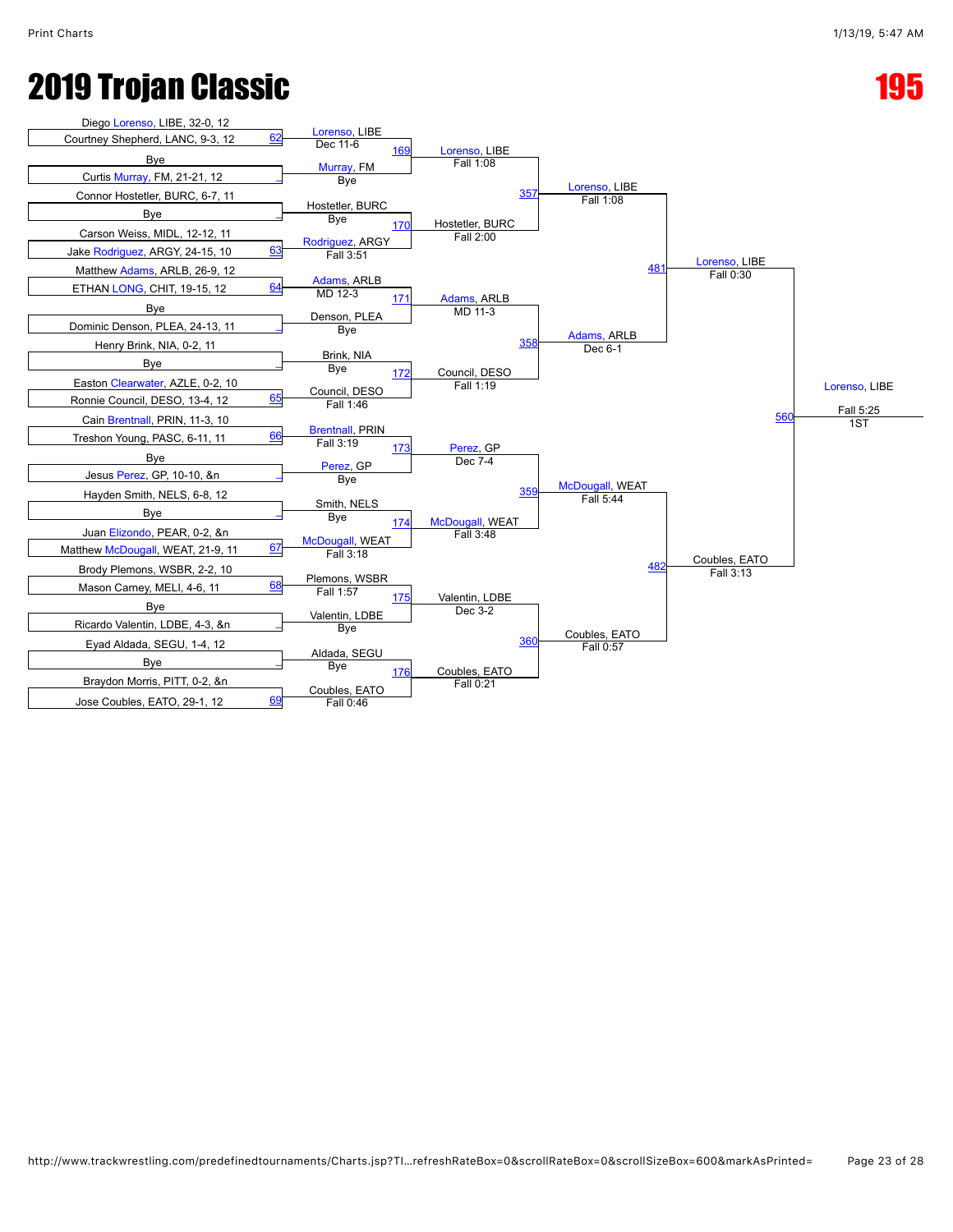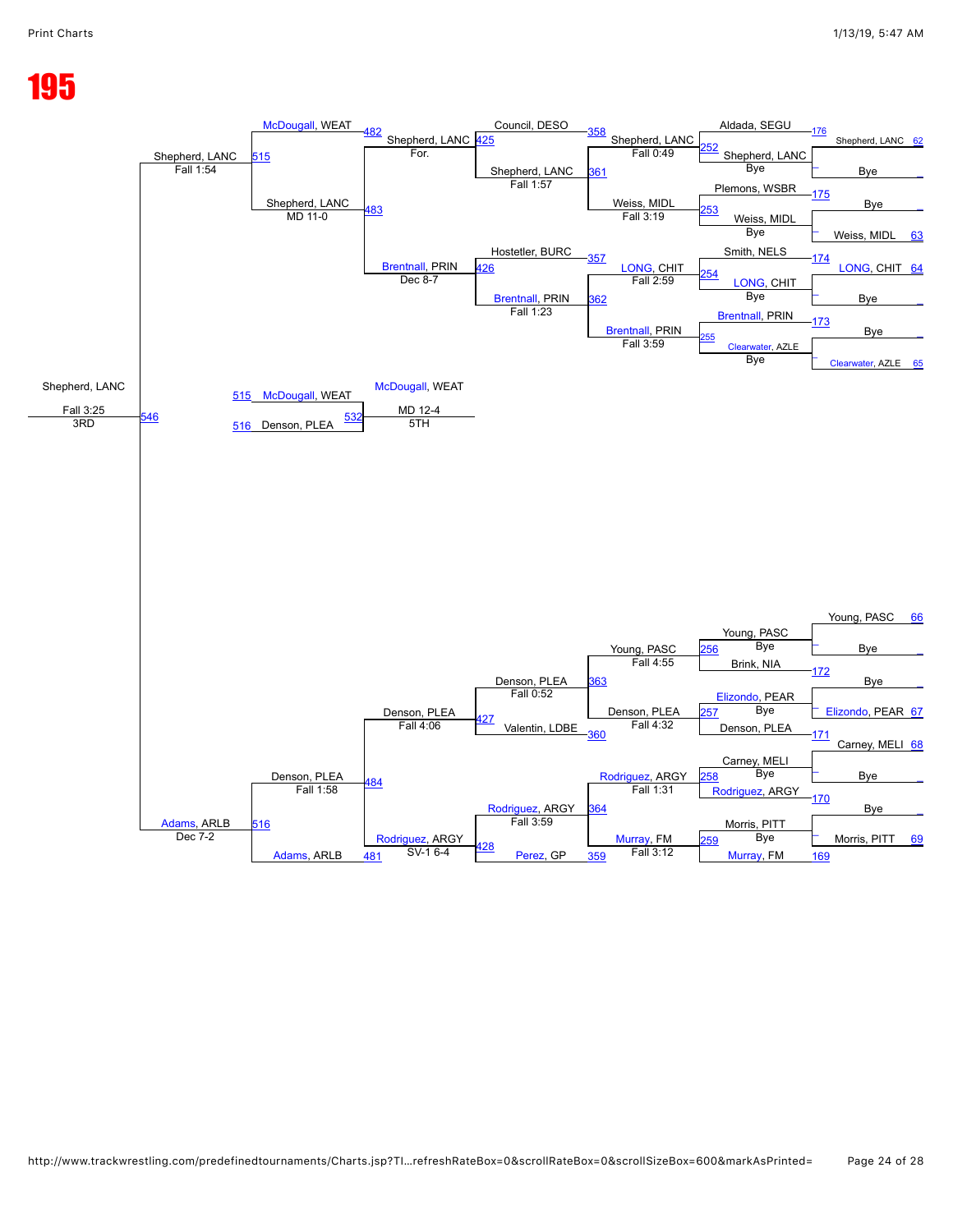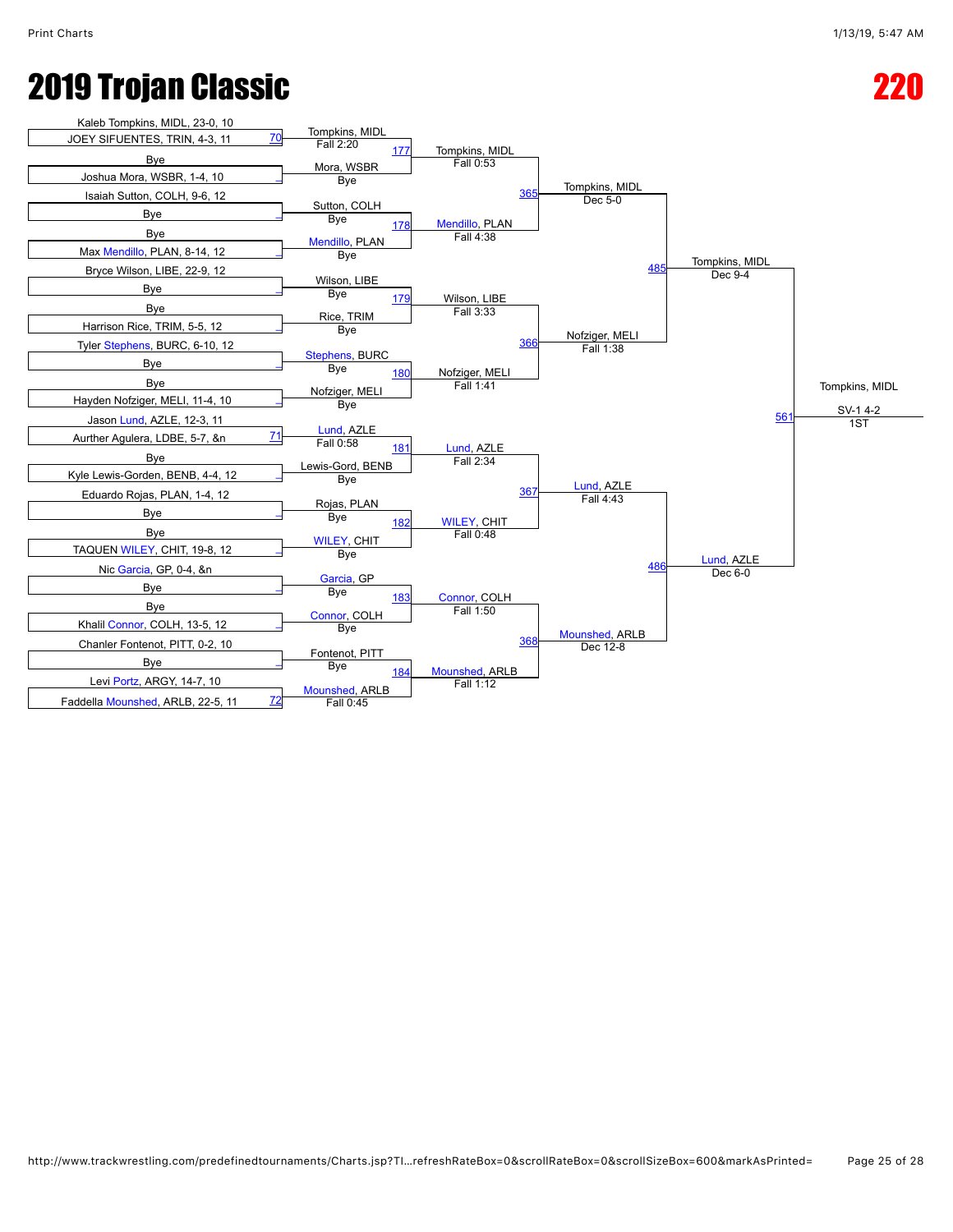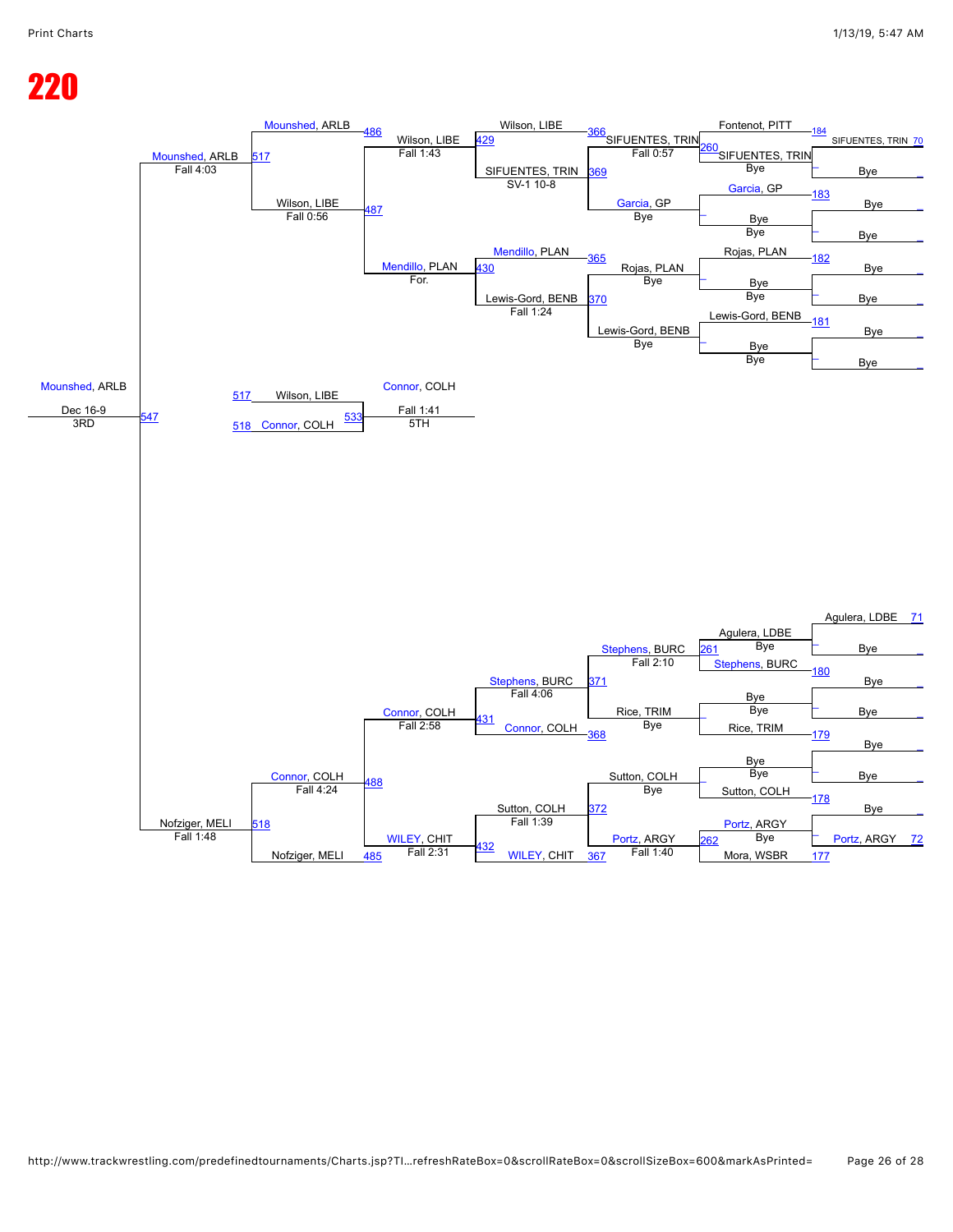